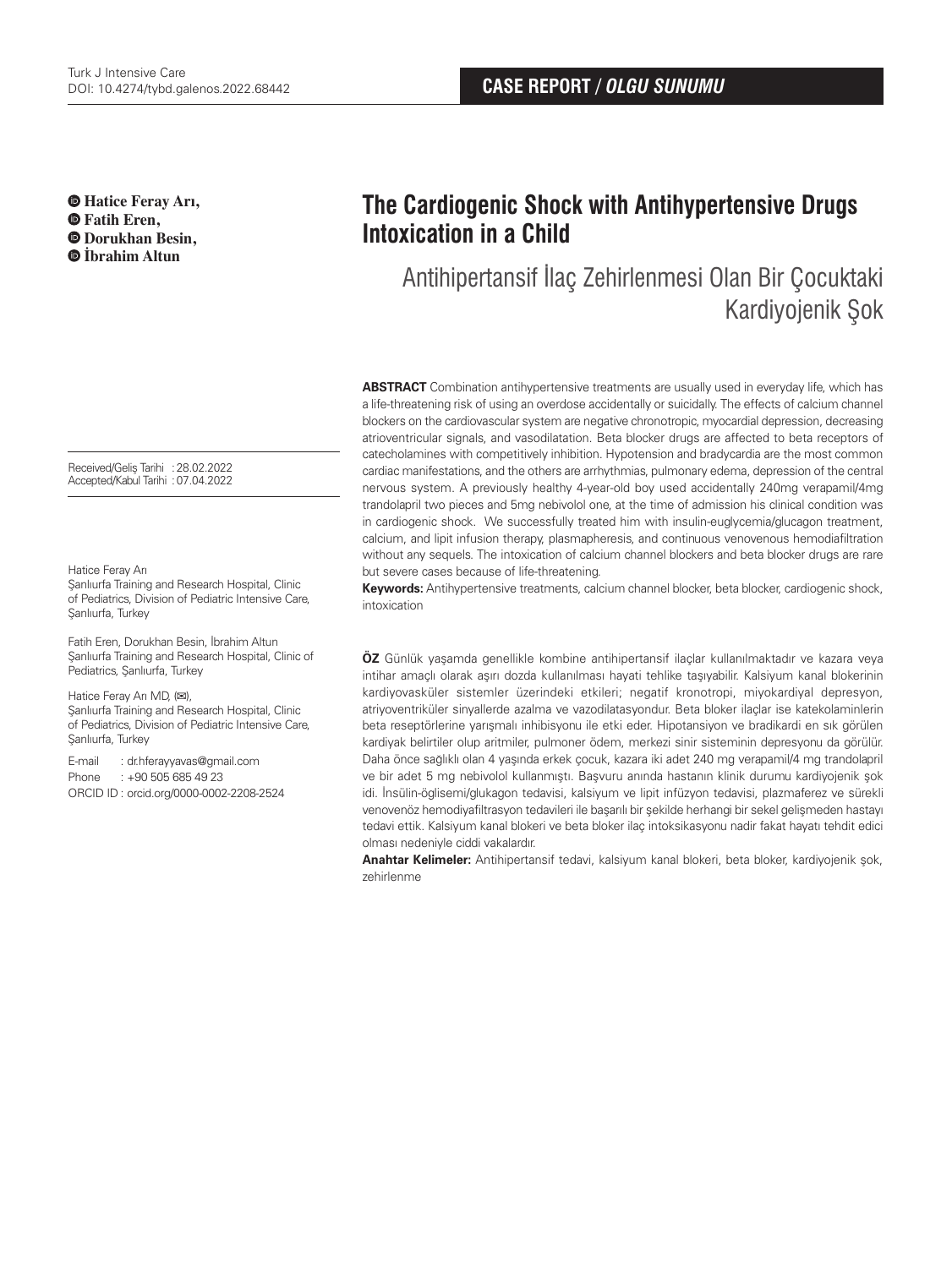## **Introduction**

The combination antihypertensive treatments are usually used in everyday life for being easy (1, 2). However, these drugs have a life-threatening risk for using an overdose. Intoxication is rare and can be caused serious problems. Severe hypotension, cardiac failure, multiple organ failure, arrhythmias can be developed, and then the patient may be die (3). In this case report, we presented a 4-year-old boy who used combined antihypertensive drugs accidentally. These two drugs contained combined verapamil/trandolapril and nebivolol. When the patient was admitted to the hospital, he had a severe cardiogenic shock. We successfully treated him with insulin-euglycemia/glucagon treatment, calcium, and lipid infusion therapy, plasmapheresis, and continuous venovenous hemodiafiltration (CVVHDF) without any sequels.

## **Case Report**

A previously healthy 4-year-old boy was admitted to the pediatric emergency department for suddenly developed weakness and conscious. After questions about his medical history, it has learned that he used accidentally 240mg verapamil/4mg trandolapril two pieces and 5mg nebivolol one, they were antihypertensive drugs of his grandfather.

At the time of admission, his heart rate was 62/min, respiratory rate 18/min, blood pressure 53/22(39) mmHg. Glasgow coma scale (GCS) was 12, he was conscious. His body temperatures were 36.5  $\degree$ C, oxygen saturation 100% in room air, capillary refill time was normal. The physical examination revealed, there was no obvious physical examination finding other than weakness. Arterial blood gas examination, pH:7.20 pCO<sub>2</sub>:57 mmHg HCO<sub>3</sub>:18 mmol/L Laktat:4.8 mmol/L was consistent with metabolic acidosis. Additional blood test results were as follows: his complete blood count (CBC) white blood cell (WBC) was 32.210x103/mm3, his haemoglobin (Hb) was 10.4 g/dl, total platelet (Plt) count was 306x10<sup>3</sup>/mm<sup>3</sup>; serum urea/ creatinine was 44/0.8mg/dl, serum sodium/potassium (Na/ K) was 139/3.9mEq/L, aspartate transaminase/ alanine aminotransferase (AST/ALT) was 19/26U/L, glucose was 160mg/dl, International Normalized Ratio (INR):1, prothrombin time (PT):12.8seconds (sec), activated plasma thromboplastin time (APTT):25.7sec, Troponin-T:6.6pg/ml.

The patient was admitted to pediatric intensive care unit (PICU) for close monitoring and treatment. Rapid intravenous

fluid boluses (20 cc/kg IV bolus three times) were given and inotropic agents were initiated for severe hypotension. Gastric lavage and activated charcoal treatment were not applied because of six hours before being admitted to the hospital he used 27mg/kg verapamil, 0.45mg/kg trandolapril, and 0.28mg/kg nebivolol.

His GCS score was below 8 and then intubated to protect his airway and required mechanical ventilation. Although inotropic drugs (noradrenaline 1mcg/kg/min, adrenalin 1mcg/ kg/min and dopamin 20mcg/kg/min) and hydrocortisone 4mg/kg/day intravenous were given, his blood pressure was 47/12(29) mmHg. Therefore insülin/glucagon, lipid and calcium (Ca) infusion treatment was initiated. Intravenous fluid was given  $2000 \text{cc/m}^2$  and insulin infusion  $0.5 U/kg/h$ , glucagon 1mg/dosage twice times, lipid 0.25ml/kg/min and 10% Ca gluconate infusion 0.1cc/kg/h were initiated. In the 6th hour of being transferred to PICU, his resistance hypotension was continued, then developed oligo/anuria and renal failure. Supporting to decrease blood drug levels, we began high volüme (1.5 times plasma volume) plasmapheresis centrifugally with femoral venovenous hemodialysis catheter and then CVVHDF extracorporeal treatment at the time of the 8th hour of being transferred to PICU. Only hemodiafiltration treatment was begun at the beginning, after that by following closely his blood pressure ultrafiltration (UF) was done and slowly increased. The aim volume of UF was determined to 1-2 cc/kg/h negative balance.

After these extracorporeal treatments, his blood pressure increased hour by hour, consequently, his inotropic doses were decreased gradually. The urine output of the patient increased due to the improvement of renal perfusion, accordingly, we stopped CVVHDF at the 30th hour of treatment. In the 32th hour of admitted to PICU, his insülin/ glucagon, lipid and Ca infusion treatment was terminated, he extubated. In the 50th hour of admitted to PICU, he transferred to the general ward without any sequels.

#### **Discussion**

The intoxication of calcium channel blocker (CCB) and beta-blocker (BB) drugs are rare but severe cases because of life-threatening. The reason of drug intoxication deaths was reported to CCB 40% and BB 65% in America (4). The effects of CCB on cardiovascular systems are negative chronotropic, myocardial depression, decreasing atrioventricular signals, and vasodilatation. In addition to that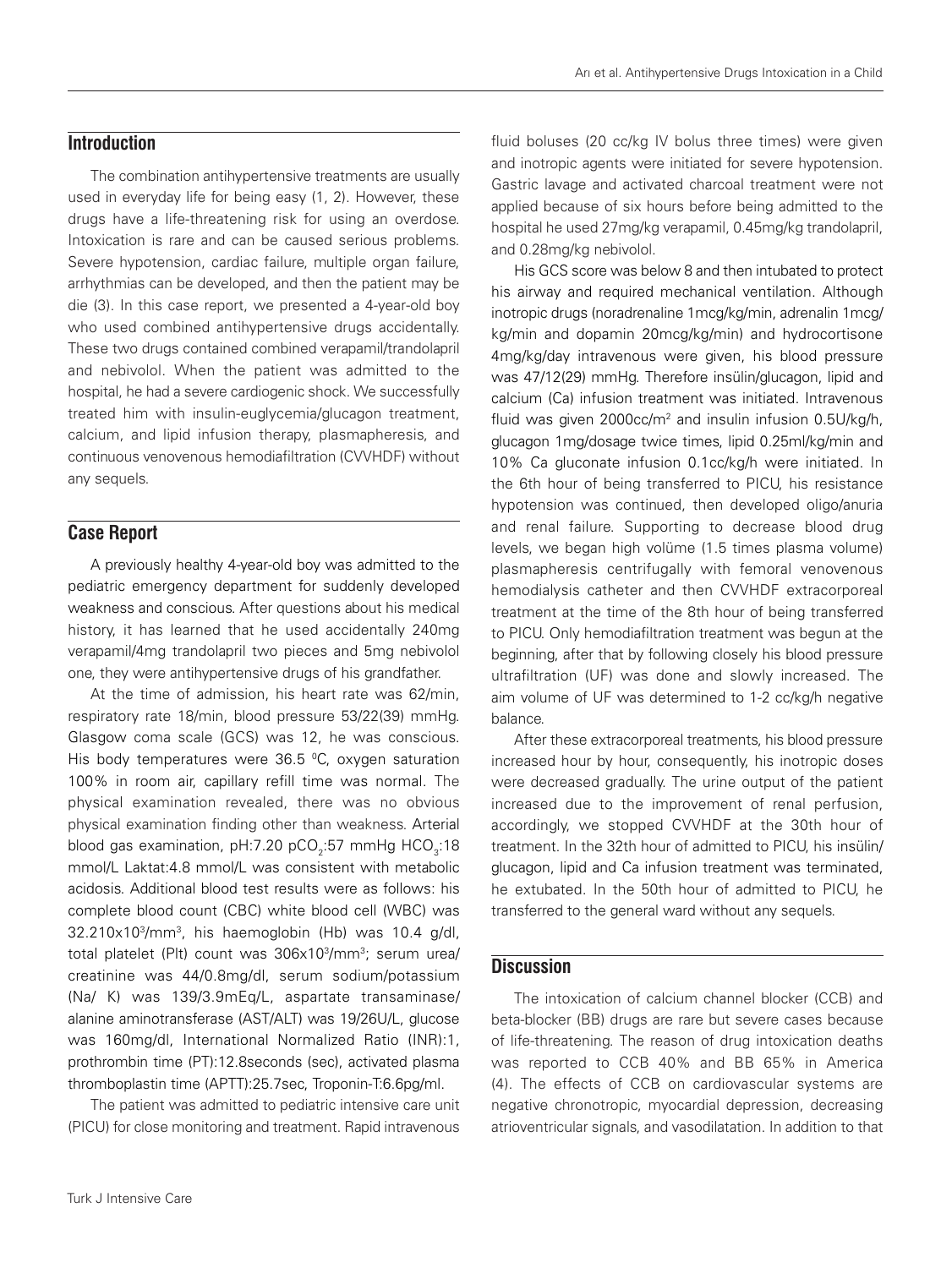the effects of CCB drugs in pancreas are dysfunctional beta cell, and hyperinsulinemia and hyperglycemia. Beta-blocker drugs are effected to beta receptors of catecholamines with competetively inhibition. Clinical findings in poisoning with these drugs are dependent on the receptor selectivity, lipit solubility, partial agonist effect and dose. Hypotension and bradycardia are the most common cardiac manifestations, and others are arrhythmias, pulmonary edema, depression of the central nervous system (5).

The combination drug which contains 240mg verapamil hydrochloride and 4mg trandolapril is generally using for antihypertensive treatment in adults in Turkey. Also, Nebivolol 5mg is a BB drug to protect from arrhythmias and hypertension. The toxic dose of verapamil, trandolapril and nebivolol has not been known yet in childhood. The case of verapamil/trandolapril combination drug's intoxication is reported on a 3.5 year-old is an remarkable. Seven hours after ingestion, the patient was detected hypotension and bradycardia then implanted pacemaker, was reported (6).

Supportive care is important which contains airway, breathing, and circulation firstly. CCB and BB poisonings have the same principles of treatment mainly. Gastrointestinal decontamination can be applied if suitable for ingestion time. In the treatment of hypotension and cardiovascular collapse fluid, inotropic, vasopressor and chronotropic agents are used. If these treatments are insufficient, glucagon, insulineuglysemia, calcium and lipid infusion treatment should be applied. Mortality is decreased when insulin-euglycemia treatment is added in addition to adrenaline or glucagon (7). In our case, although inotropic drugs were given, there was no adequate response. Therefore insülin/glucagon, lipid and Ca infusion treatment was initiated. In cardiogenic shock, insulin 0.5-1U/kg loading dose followed by 0.5-2U/kg/hour infusion therapy is recommended (7).

Lipid infusion is recommended as salvage therapy, especially in severe poisoning with lipophilic anesthetic drugs. It was reported that a 13-year-old girl was responded to lipid treatment after suicidal use of drugs containing carvedilol and verapamil (8). The lipid infusion dose is either 1.5mL/kg bolus or 0.25-0.5mL/kg/min of 20% lipid emulsion infusion. We were initiated lipid 0.25ml/kg/min and 10% Ca gluconate infusion 0.1cc/kg/h. After all these treatments were initiated, he has been observed close monitored for vital signs and the changing of biochemical parameters. Three hours later his blood pressure was begun to increase. Associated with increased renal perfusion his diuresis was begun and accordingly, his edema was decreased.

In calcium channel blocker and beta-blocker overdose, extracorporeal treatment strategy has limited usefulness because of drugs' lipid-soluble (4,9). These drugs verapamil (90%), trandolapril (80%) and nebivolol (98%) which our patient ingested accidentally bound to plasma proteins highly (2, 4). In plasmapheresis treatments are 100-150% of plasma volume (1-1.5 times plasma volume) rate of change. When plasmapheresis is applied at this rate, 50-70% of pathological proteins are removed in a single session. In severe cases like intoxication with 2-3 plasma exchange rates can be treated (10). In our case, we thought that the plasmapheresis could have an active role, because of drugs that cause intoxication are highly protein bound. In addition, our patient is 4 years old and could not give a history because of unconsciousness. His family was socioculturally poor, so no clear communication could be established. Therefore, it could not be clarified whether he also took other drugs. Although the efficacy is known to be low, it can be applied in selected cases. In our local tertiary hospital limited opportunities and having no extracorporeal membrane oxygenation support (ECMO), for decreasing blood drug levels, we began plasmapheresis and CVVHDF treatment at the time of the 8th hour of being transferred to PICU. Thanks to all the treatments we were able to provide, our patient was transferred to the service without sequelae.

The intoxication of calcium channel blocker and betablocker drugs are rare but severe cases because of lifethreatening. Especially in children these drugs are ingested accidentally. In clinically, hypotension and bradycardia are the most common cardiac manifestations. Developing subsequently sustained hypotension and cardiac failure are related to mortality. If treatments are not started early and managed well, it causes to hypotension-induced multiple organ failure syndrome and the patient may be die.

#### **Ethics**

**Peer-review:** Externally peer-reviewed.

#### **Authorship Contributions**

Surgical and Medical Practices: H.F.A., F.E., D.B., İ.A., Concept: H.F.A., Design: H.F.A., Data Collection and/or Processing: F.E., D.B., İ.A., Analysis and/or Interpretation: F.E., Literature Search: D.B., İ.A., Writing: H.F.A.

**Conflict of Interest:** No conflict of interest was declared by the authors.

**Financial Disclosure:** The authors declared that this study received no financial support.